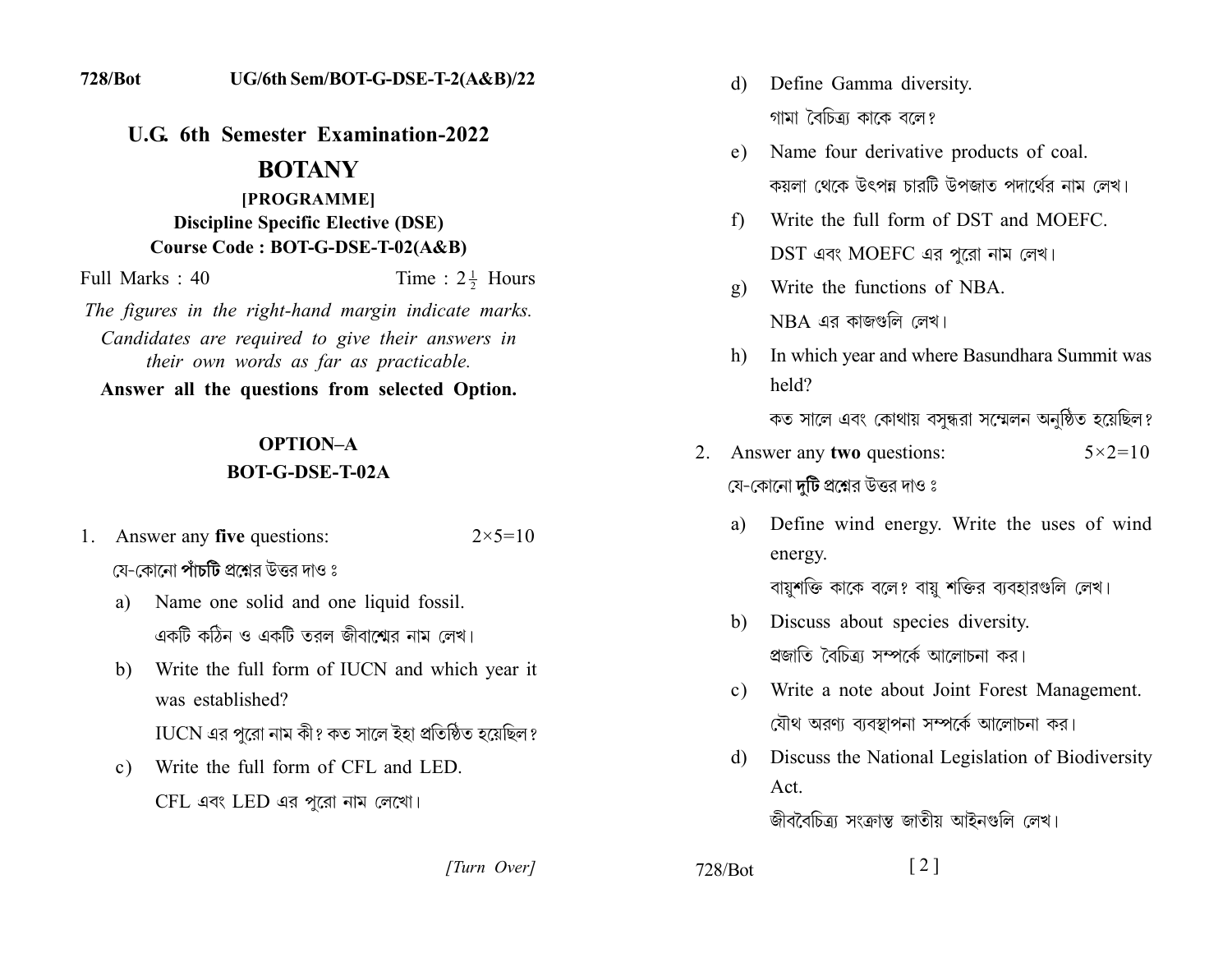- 3. Answer any two questions:  $10 \times 2 = 20$ যে-কোনো **দুটি** প্রশ্নের উত্তর দাও ঃ
	- What is Petroleum? Write the types of a) Petroleum Write the use of Petroleum Name two by-Products of Petroleum.  $2+4+2+2$ পেটোলিয়াম কী? পেটোলিয়ামের প্রকারভেদণ্ডলো কী কী? পেট্রোলিয়ামের ব্যবহার লেখ। পেট্রোলিয়ামের দুটি উপজাত বস্তুর নাম লেখ।
	- Discuss the causes of destruction of Wetland.  $h$ Write the role of Wetland in Conservation of Environment.  $4 + 6$ জলাভূমি বিনাশের কারণ কী? পরিবেশ রক্ষায় জলাভূমির ভূমিকা আলোচনা কর।
	- Define biodiversity. Write the importance of  $\mathbf{c}$ ) biodiversity.  $2+8$ জীববৈচিত্র্য কাকে বলে? জীব বৈচিত্র্যের গুরুত্ব আলোচনা কর।
	- d) Write a note about waste management system. বর্জা ব্যবস্থাপনা সম্পর্কে বিস্তারিত আলোচনা কর।

# **OPTION-B**

## **BOT-G-DSE-T-02B**

#### (Genetics and Biotechnology)

- 1. Answer any five questions:  $2 \times 5 = 10$ যে-কোনো **পাঁচটি** প্রশ্নের উত্তর দাও ঃ
	- Define Crossing over. a) ক্রসিং ওভার কাকে বলে?
	- b) What do you mean by aneuploidy? আনপ্লয়ডী বলতে কী বোঝ?
	- c) What is artificial seed? কৃত্রিম বীজ কাকে বলে?
	- Define totipotency. d) টোটিপোটেন্সি কাকে বলে?
	- What do you mean by vir gene?  $e)$ vir-জিন বলতে কী বোঝ?
	- What do you mean by incomplete dominance?  $f$ অসম্পূর্ণ প্রকটতা কাকে বলে?
	- What do you mean by deletion?  $g)$ ডিলিশান কাকে বলে?
	- What is cybridisation?  $h)$ সাইব্রিডাইজেশন বলতে কী বোঝ?